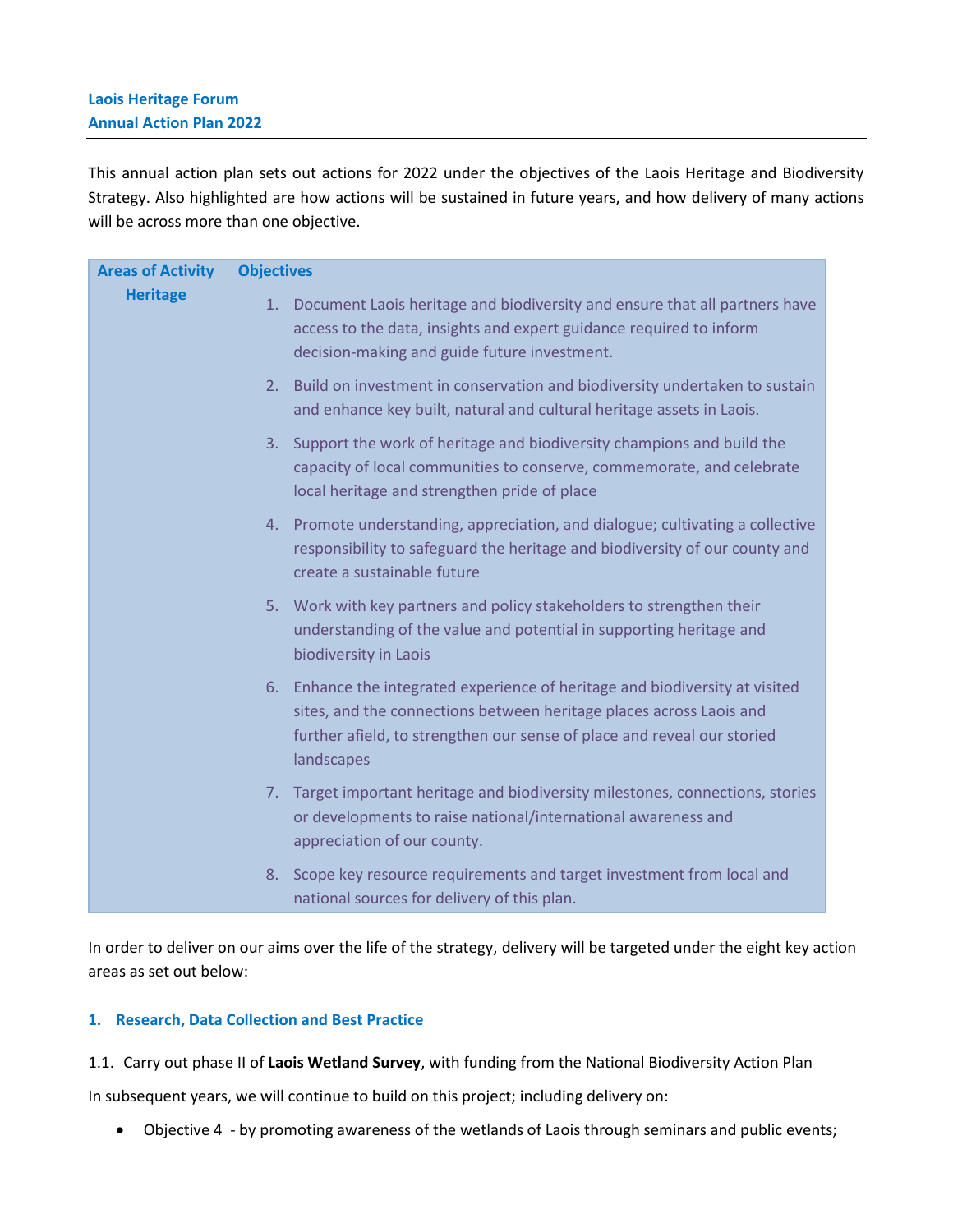• Objective 6 - -by collaborating with communities to connect wetland and biodiversity hotspots;

# 1.2. **Publish Conservation Plans** for Dysartgallen, Clopook and Kilmanman Graveyards

In subsequent years, we will continue to build on this project; including delivery on:

• Objective 2 by continuing the investment to conserve, sustain and enhance these sites

## 1.3. Facilitate **Public Access to all heritage data** for Laois through Heritage Maps project

In subsequent years, we will continue to build on this project; including delivery on:

- Objective 4 by building awareness and understanding of the value of Heritage Maps through targeted training sessions for professionals and communities
- Objective 5 by ensuring continued submission of all biodiversity data collected for Laois to the National Biodiversity Data Centre

## **2. Investment in Key Sites and Programmes**

### 2.1. Ensure **opening Old St Peter's Graveyard Portlaoise to the public** once conservation works are complete

In subsequent years, we will continue to build on this project; including delivery on:

• Objective 4 Promoting awareness and understanding of the history of Portlaoise through events at Old St Peter's

### 2.2. Contribute to **interpretation of Fort Protector Portlaoise** through Portlaoise Destination Town Project

In subsequent years, we will continue to build on this project; including delivery on:

- Objective 4 promoting understanding and engagement with the medieval history of Portlaoise
- Objective 7 by raising awareness of the medieval 16th century Fort Protector in Ireland and beyond
- 2.3. Collaborate on project to **create visitor facilities at the Rock of Dunamase**, subject to availability of a suitable site

In subsequent years, we will continue to build on this project; including delivery on:

- Objective 4 Installation of interpretation for the Rock, once a suitable site is located
- Objective 6 promoting the built, natural and cultural heritage of the Rock and the wider landscape it is part of

### 2.4. Carry out **urgent conservation works at Donaghmore Workhouse**

In subsequent years, we will continue to build on this project; including delivery on:

• Objective 6 by using Donaghmore to tell part of the story of the famine to a wider national audience

### 2.5. Continue **support for James Fintan Lalor Homeplace** at Tinakill House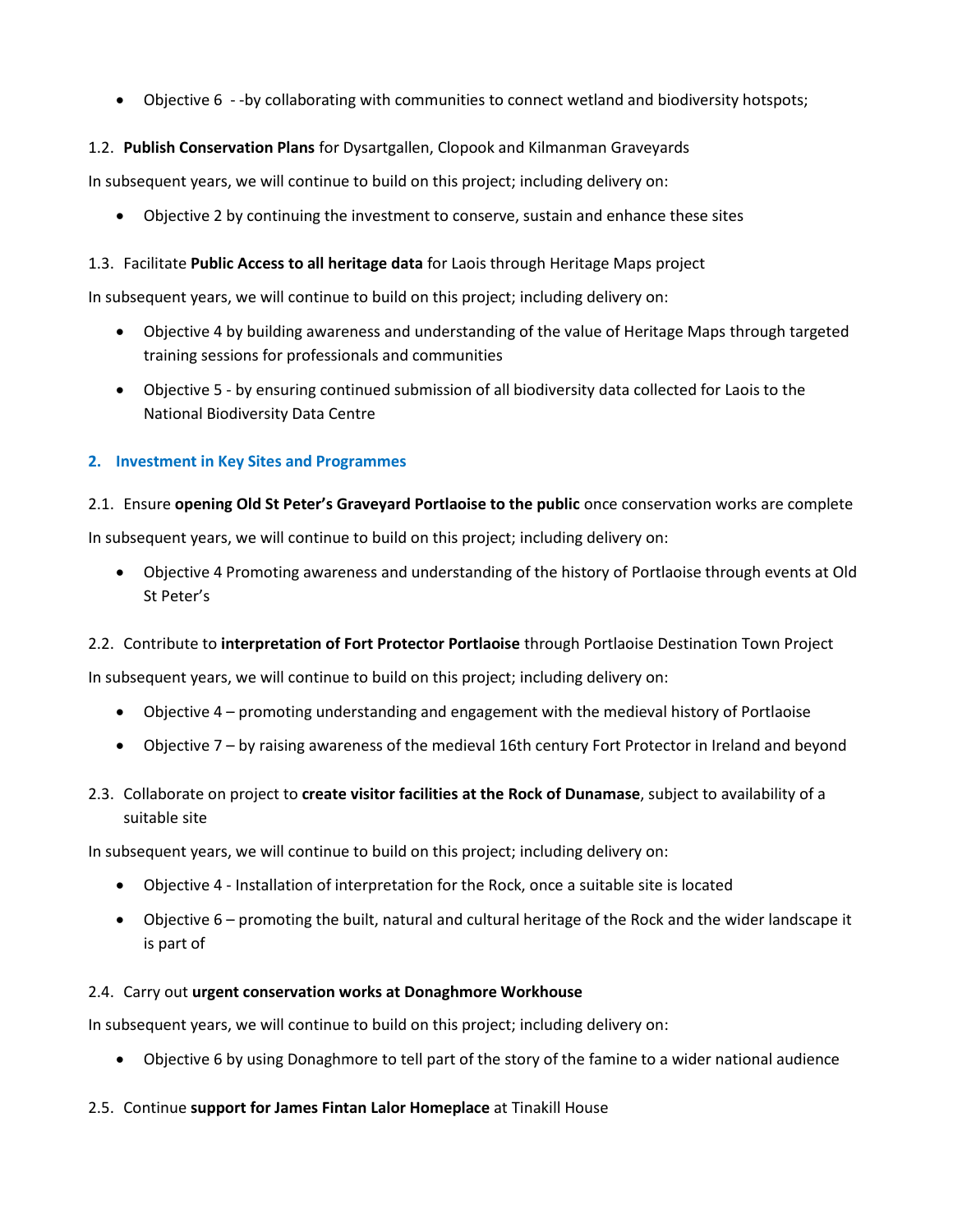In subsequent years, we will continue to build on this project; including delivery on:

- Objective 4 Promoting awareness of James Fintan Lalor within Laois
- Objective 6 Developing links with overseas groups with an interest in the site, esp. in relation to Peter Lalor in Australia

### **3. Investment in People and Community-led Heritage and Biodiversity**

3.1. **Work with communities in Clopook, Dysart Gallen and Kilmanman** on the new Laois Offaly Conservation and Pollination project, with funding from the Just Transition Fund.

In subsequent years, we will continue to build on this project; including delivery on:

- Objective 3 by working with local communities to conserve and develop these sites
- 3.2. Continue to work with the community at **Timahoe Monastic Site** to manage the landscape and buildings on site, with input from the Town and Village Renewal Scheme.

In subsequent years, we will build on this project. Objectives to be determined in consultation with Laois Heritage Forum, based on initial research

3.3. Contribute to management and delivery of public realm and biodiversity enhancement in **Stradbally**, with Town and Village Renewal Scheme funding

In subsequent years, we will build on this project. Objectives to be determined in consultation with Laois Heritage Forum.

3.4. **Manage ongoing community heritage conservation projects** and other important sites as may arise throughout the year, in partnership with relevant community groups and elected members.

In subsequent years, we will build on these projects. Objectives to be determined in consultation with Laois Heritage Forum, based on initial projects.

### **4. Engagement and Education**

4.1. Plan, promote and deliver a full programme of events for Laois during **Heritage Week, August 2022**, in collaboration with members of the Culture Team and local communities

In subsequent years, we will continue to build on this project; including delivery on:

- Objective 8 by securing resources for projects and events to be showcased by the wider community
- Objective 2 by ensuring investment in key heritage sites is maintained and used to make these sites publicly accessible
- 4.2. Collaborate with Midlands Science, Science Foundation Ireland, Laois Libraries and others to deliver events for **Science Week** that promote understanding of and engagement with the built, natural and cultural heritage of Laois.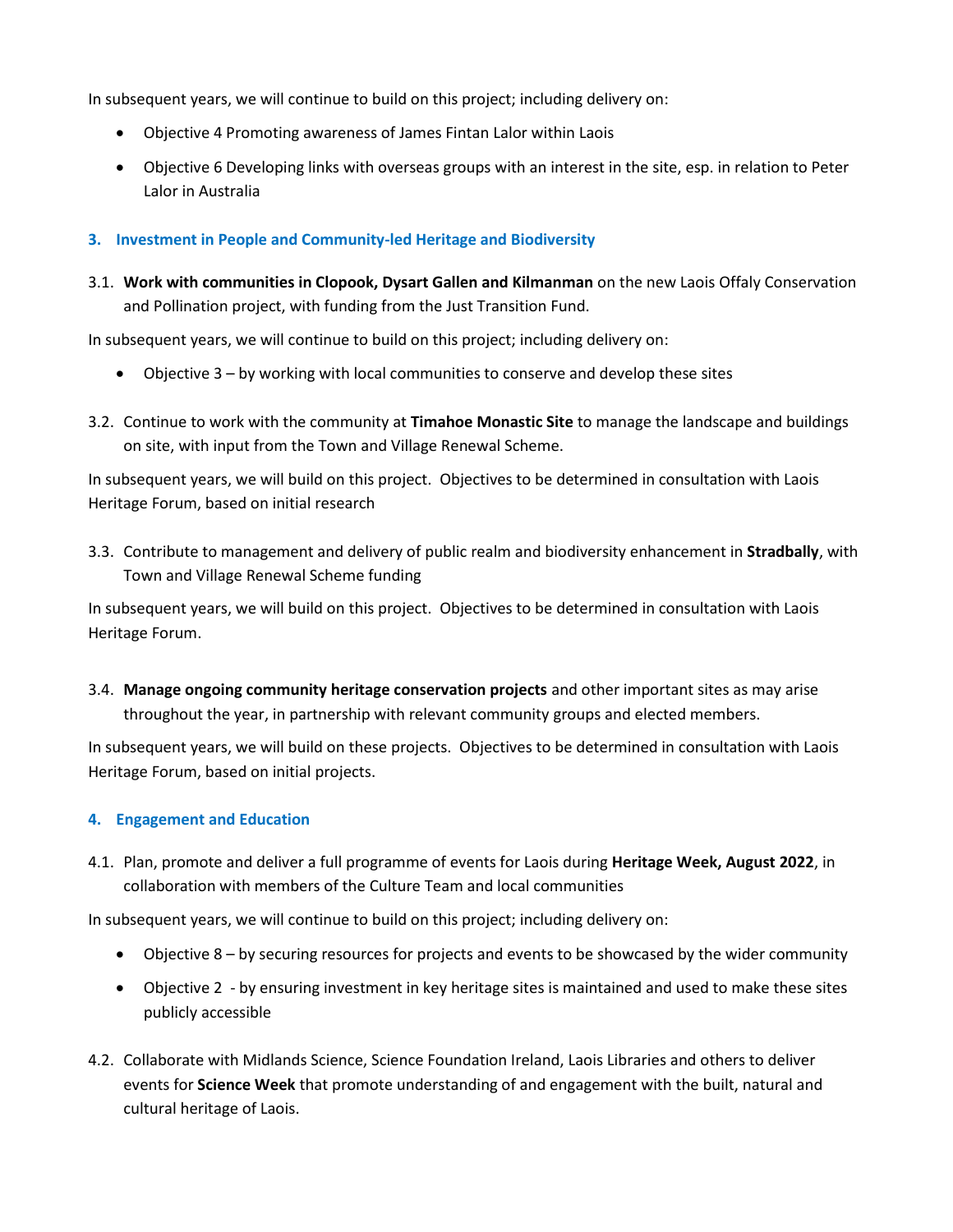In subsequent years, we will continue to build on this project; including delivery on:

- Objective 8 by securing resources for projects and events to be showcased by the wider community
- Objective 7 by identifying and promote innovations, science and technology from Laois to a wider audience
- 4.3. Promote awareness of the importance of biodiversity through the **Nature Podcast planned in partnership with BirdWatch Ireland a**nd Offaly County Council, and continued promotion of garden biodiversity and the mental health benefits of getting out in nature.

In subsequent years, we will continue to build on this project; including delivery on:

- Objective 1 by targeting future data collection and research to ensure the biodiversity of the county is recorded
- Objective 5 by building on public awareness of biodiversity with information on how people can take action for biodiversity
- 4.4. Provide **advice and support** to local authority staff, Elected Representatives and communities on all aspects of heritage. Assist elected members, LCC staff, communities and individuals in accessing expertise and funding as required to conserve and promote Laois built, natural and cultural Heritage, including Community Heritage Projects through the Heritage Council

In subsequent years, we will continue to build on this project; including delivery on

- Objective 5 by advocating for conservation and appreciation of Laois and Irish heritage among decision makers
- Objective 8 by using awareness of the importance of heritage to target resources
- 4.5. Continue promotion of the benefits of nature, through continuation of the In Your Nature podcast and reprints of the Gardening for Biodiversity booklet, colouring book and Irish edition.

In subsequent years, we will build on this project. Objectives to be determined in consultation with Laois Heritage Forum, based on initial research

### **5. Policy and Advocacy**

### 5.1. Publish, distribute, promote and implement the **Laois Heritage and Biodiversity Strategy 2021-2026**.

In subsequent years, we will continue to build on this project; including delivery on:

- Objective 4 by using seminars, workshops, social and traditional media to promote awareness of the strategy and its implementation
- Objective 8 by using the strategy to leverage additional resources for Laois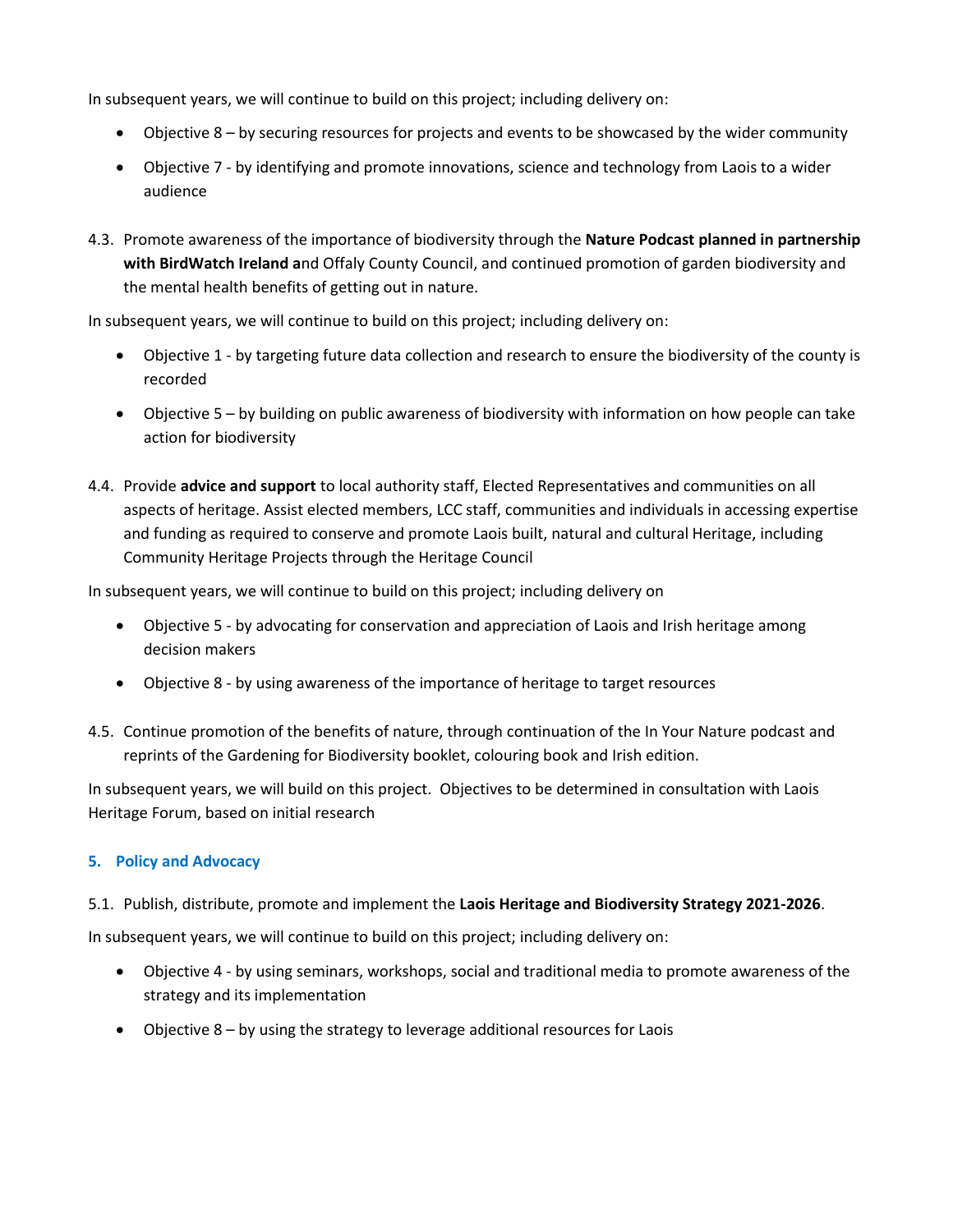5.2. Take an active part in promoting and implementing the **National Heritage Plan Heritage Ireland 2030** (when published).

In subsequent years, we will continue to build on this project; including delivery on:

- Objective 4 by raising awareness of Heritage Ireland 2030
- Objective 3 by using the recommendations of Heritage Ireland 2030 to support work with communities on all aspects of heritage
- 5.3. **Deliver on the local aims of the National Biodiversity Action Plan (NBAP)** in Laois with the Assistance of NBAP funding.

In subsequent years, we will continue to build on this project; including delivery on:

- Objective 4 by raising awareness of the aims of the National Biodiversity Action Plan and how it is being delivered in Laois
- Objective 3 by using the recommendations of the National Biodiversity Action Plan to target resources for biodiversity recording, conservation and promotion
- 5.4. Contribute to the development of strong heritage **networks** at local and national level through the Laois Heritage Forum and the Local Authority Heritage Officer Network.

In subsequent years, we will continue to build on this project; including delivery on:

- Objective 4 by raising awareness of the built, natural and cultural heritage of the county via the member organisations of the Heritage Forum
- Objective 7 by researching and developing projects to champion the heritage of Laois at a wider national level
- 5.5. Collaborate with Culture Team and Creative Ireland to deliver on the aims of the **Creative Ireland** programme in Laois.

In subsequent years, we will build on this project. Objectives to be determined in consultation with Laois Heritage Forum, based on development of the Culture Team and the Creative Ireland programme as appropriate

5.6. **Collaborate with the Laois County Council Climate Action Team** to deliver on the aims of the Laois Climate Action Plan and relevant Sectoral Adaptation Plans.

In subsequent years, we will build on this project. Objectives to be determined in consultation with Laois Heritage Forum, based on local and national action plans.

### **6. Place-making and Connecting Landscapes**

6.1. Promote the use of Conservation Plans as a way to capture the full public and social value of the heritage of a place to the community that takes care of it, commencing with Conservations Plans for Graveyards at Clopook, Kilmanman and Dysart Gallen, and Fort Protector, all to be published in 2022.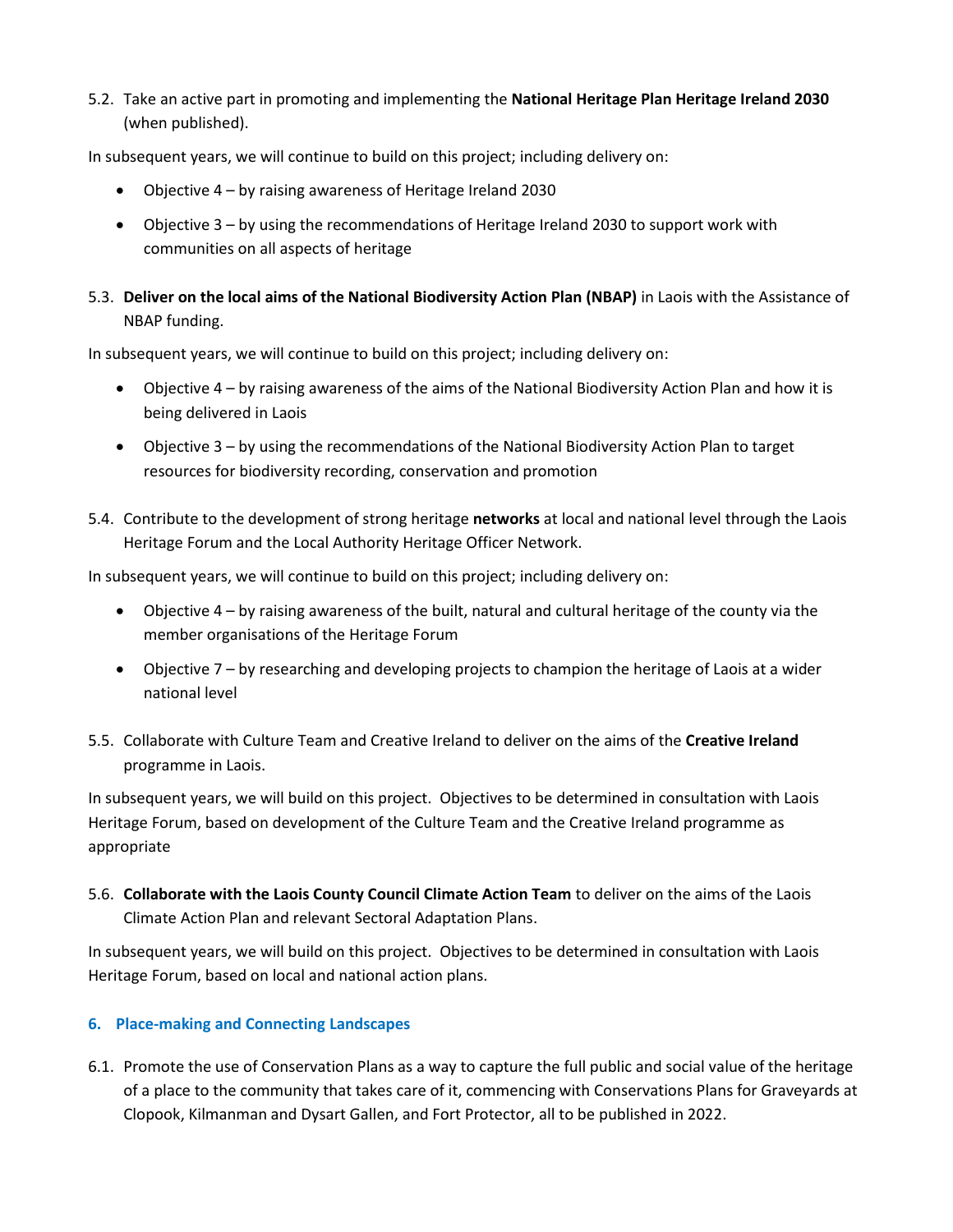In subsequent years, we will continue to build on this project; including delivery on:

• Objective 4 – by publication and promotion of conservation plans for sites of all types

### 6.2. **Complete and publish the Guide book to the Rock of Dunamase** (in partnership with Wordwell Books).

In subsequent years, we will continue to build on this project; including delivery on:

• Objective 4 – by promoting awareness of the book and the site through targeted communications work and public talks

### **7. Championing Laois**

7.1. Work in Partnership with the Col Fitzmaurice Commemoration Committee to **conserve the Fitzmaurice Archive and to organise the Laois Festival of Flight in April 2022** to celebrate the importance of the story of innovation of the Portlaoise Plane and the Fitzmaurice story.

In subsequent years, we will continue to build on this project; including delivery on:

- Objective 3 by collaborating with the community to promote awareness of Fitzmaurice and pride in the innovation and aviation history of Laois
- Objective 4 by organising public engagement events to promote the Fitzmaurice and Portlaoise Plane stories

#### **8. Targeting Resources**

8.1. Work in partnership with the Heritage Council to **source funds for and deliver the actions** of the Laois Heritage and Biodiversity Strategy while also delivering on key Heritage Council priorities at local level

In subsequent years, we will continue to build on this project; including delivery on:

- Objective 5 by working to strengthen links between the Heritage Council and the local authority, focusing on delivering on Heritage Council priorities at local level
- 8.2. **Manage the operation of Community Monuments Fund** in Laois, depending on funding from the Department of Housing, Local Government and Heritage, working with communities to secure conservation, interpretation and planning for management of archaeological monuments in their area.

In subsequent years, we will continue to build on this project; including delivery on:

- Objective 3 by supporting the work of communities (both geographic and communities of interest) in sourcing funding for the development of community archaeological projects in the county
- Objective 4 by raising awareness and building capacity among groups who have not availed of Community Monuments funding to date, through targeted training
- **8.3.** Assist communities and groups in Laois in developing projects and sourcing finding through mechanisms such as the **Heritage Council Community Heritage Grants Scheme**

In subsequent years, we will continue to build on this project; including delivery on: